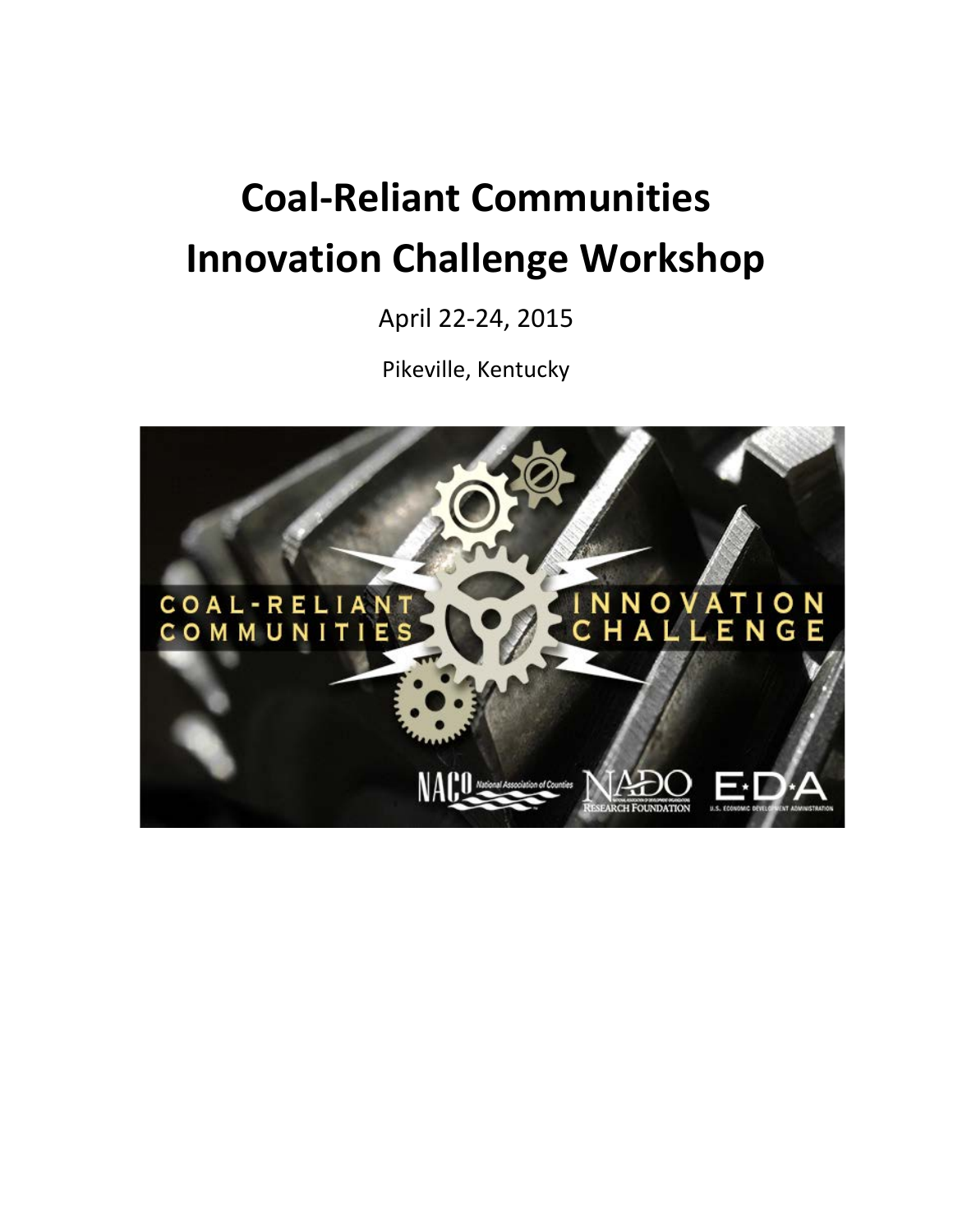### **Welcome**

Welcome to the first Coal-Reliant Communities Innovation Challenge Workshop! The National Association of Counties (NACo) and the National Association of Development Organizations (NADO) Research Foundation, with support of the U.S. Economic Development Administration (EDA), are hosting this workshop to assist counties and regions that are experiencing economic challenges due to the contraction of the coal industry. Thank you for taking the time to join us here in Pikeville.

The aim of this workshop – the first of three to be hosted throughout 2015 – is to support participants with developing economic diversification strategies that expand opportunities in your counties and regions. Each team will walk away from the workshop with a list of implementable actions to start pursuing once you get home.

NACo and the NADO Research Foundation are committed to providing you with resources to support your economic goals long term. That is why NACo and NADO, with support from EDA, are pleased to unveil the *Resources for Transitioning Economies* website – a new resource portal containing information on economic diversification. The site features tools, reports, case studies and other resources produced by public, private and nonprofit organizations, and can be accessed and used by any county, community or region seeking to diversify and strengthen its local economy. To access the site, please visit: [www.diversifyingeconomies.org.](http://www.diversifyingeconomies.org/) As this is a new resource and we will continue to enhance it, we welcome your requests, comments and additions!

Please join us in providing social media updates during the workshop! The official hashtag for the workshop is: #readytodiversify. You can also follow along on Twitter with @NACoTweets, @NADOWeb and @US\_EDA.

Again, thank you for taking the time to travel to Pikeville. We hope this workshop is beneficial to you and your community, and please do not hesitate to share your feedback with NACo or NADO staff here at the event or after you return home.

## **Workshop Location**

The Hilton Garden Inn 849 Hambley Blvd., Pikeville, Ky. 41501 606.766.2000

## **Attire**

The attire for the Coal-Reliant Communities Innovation Challenge Workshop is business casual.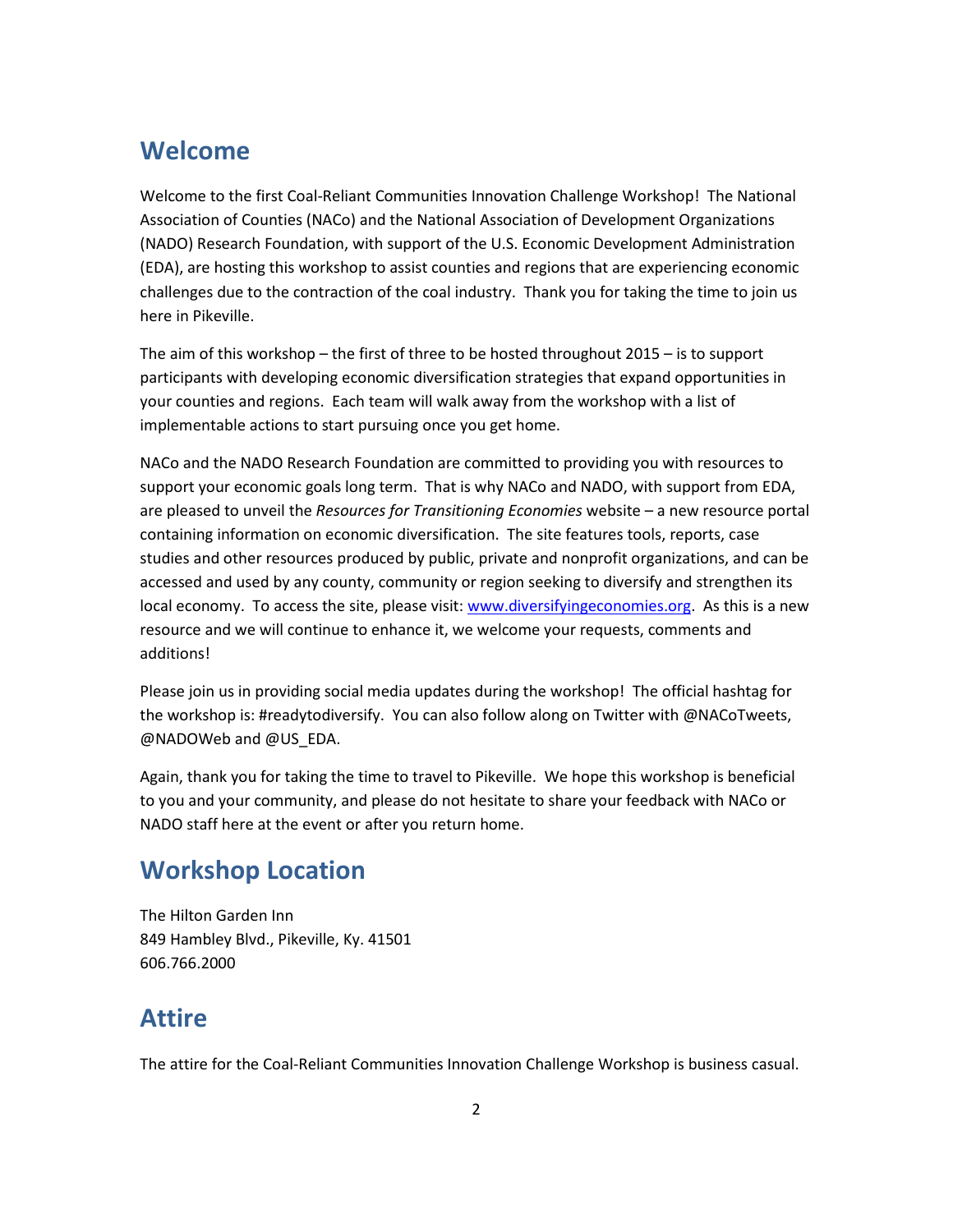### **Selected Teams**

The seven teams selected to attend the first Coal-Reliant Communities Innovation Challenge Workshop are shown on the next two pages of maps.



*This map shows the selected seven teams with information about the counties and regions they represent.*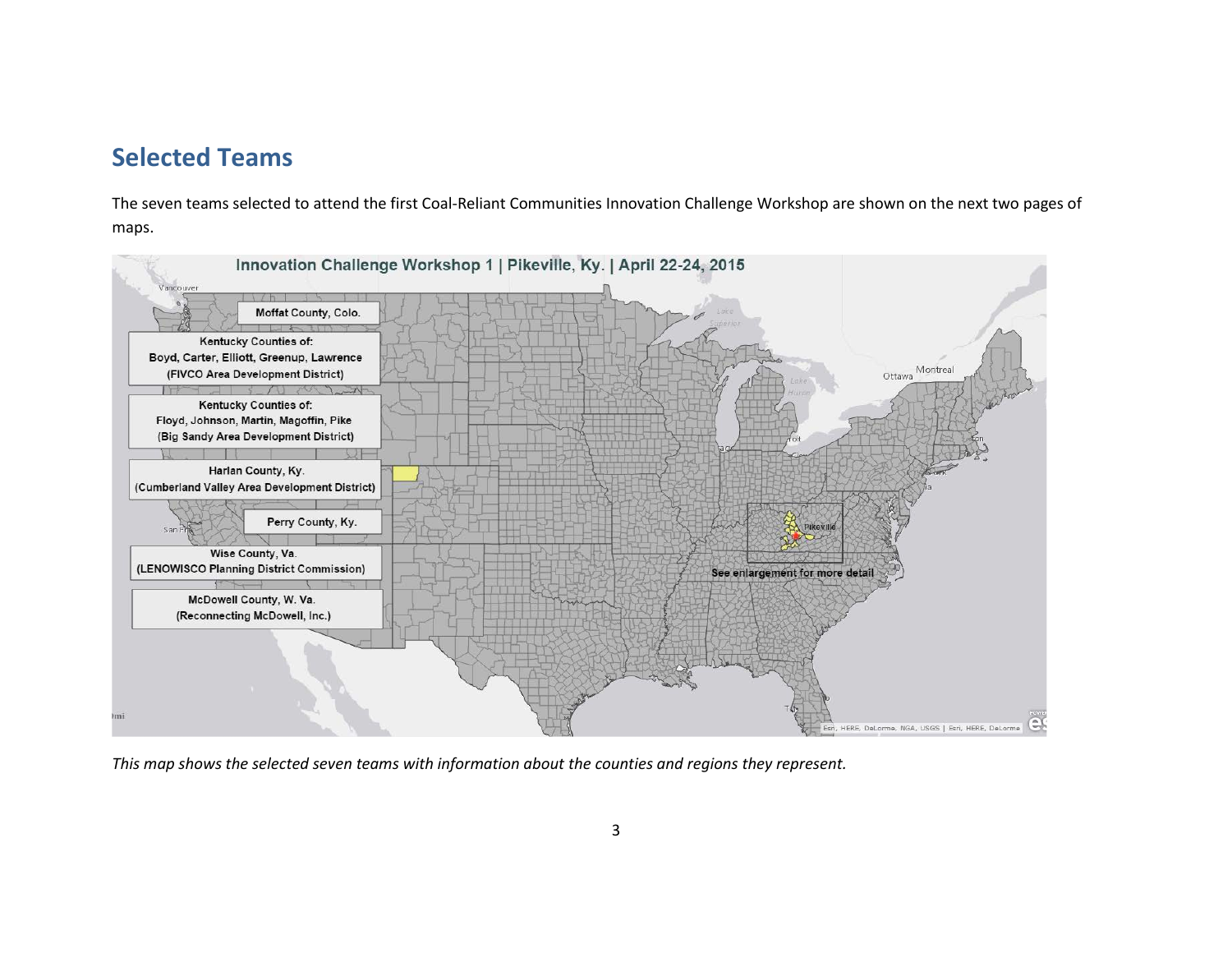### **Selected Teams**



*This is an enlarged map of the Appalachian teams and the counties and regions they represent.*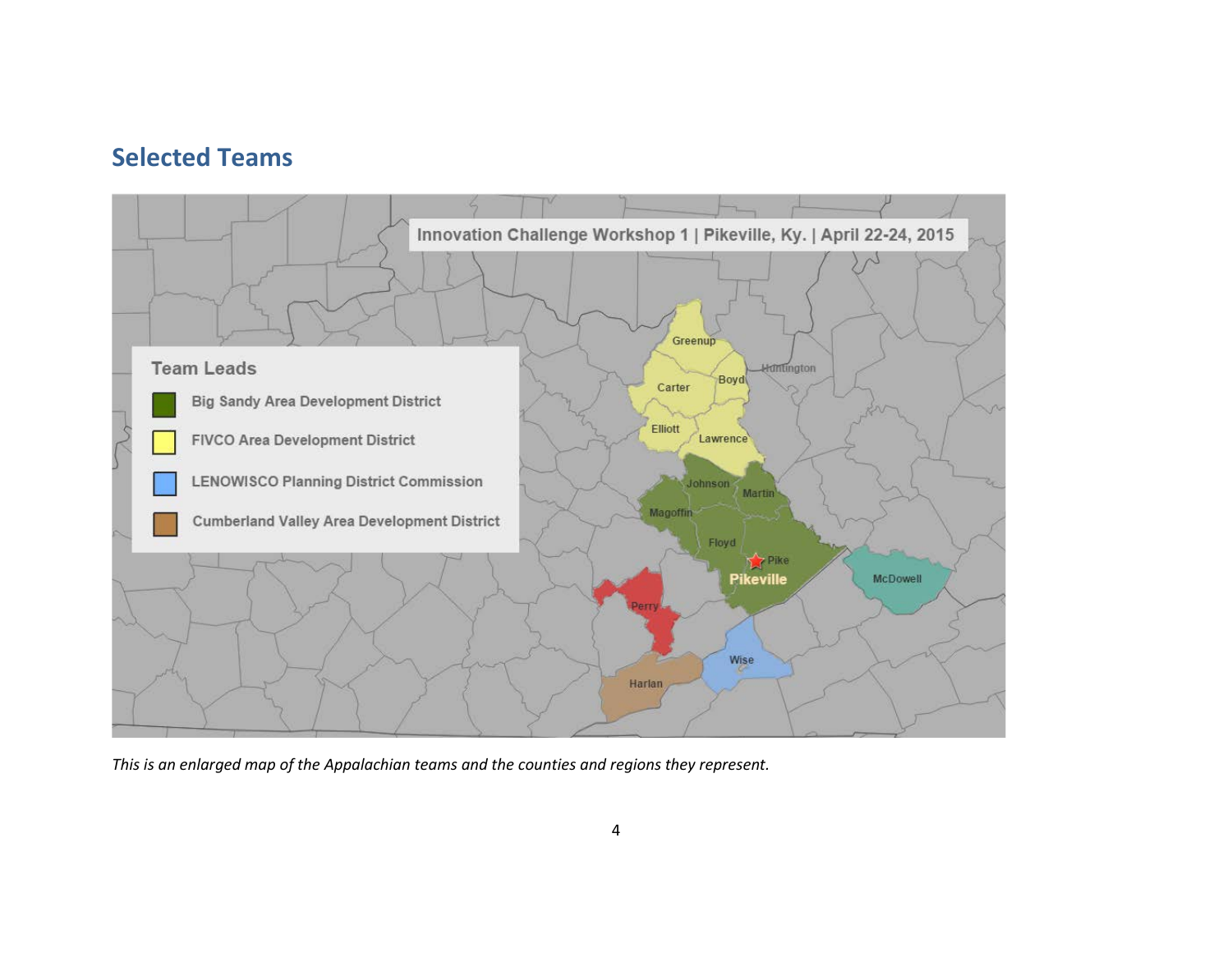## **Workshop Agenda**

## **Wednesday, April 22 | Day 1 – Framing the Issues**

| $1:30 - 2:00$ p.m. | <b>Event Arrival and Registration</b>                                                                                            |
|--------------------|----------------------------------------------------------------------------------------------------------------------------------|
|                    | Location: Ballroom Foyer                                                                                                         |
| $2:00 - 2:15$ p.m. | <b>Welcoming Remarks</b>                                                                                                         |
|                    | Room: Grand Ballroom                                                                                                             |
|                    | Erik Pages, President, EntreWorks Consulting, Arlington, Va.<br>$\bullet$                                                        |
| $2:15 - 3:30$ p.m. | <b>Team Presentations: Who's In the Room?</b>                                                                                    |
|                    | Room: Grand Ballroom                                                                                                             |
|                    | Each team will give an introductory presentation on their goals, issues                                                          |
|                    | and vision for their region followed by a facilitated discussion.                                                                |
| $3:30 - 3:45$ p.m. | <b>Networking Break</b>                                                                                                          |
| $3:45 - 4:55$ p.m. | <b>Panel Discussion: From Downturn to Transition</b>                                                                             |
|                    | Room: Grand Ballroom                                                                                                             |
|                    | This panel discussion will feature speakers who have experienced                                                                 |
|                    | economic downturns and transitions in other sectors. Panelists will                                                              |
|                    | share insights and lessons learned, with a focus on the tangible actions                                                         |
|                    | they pursued to transform their economies.                                                                                       |
|                    | Glenn Cox, Executive Director, Handmade in America, Asheville,<br>$\bullet$<br>N.C.                                              |
|                    | Hon. Matt Wender, Commissioner, Fayette County, W.Va.                                                                            |
|                    | Peter Hille, President, Mountain Association for Community<br>$\bullet$                                                          |
|                    | Economic Development, Berea, Ky.                                                                                                 |
|                    | Moderator: Heidi Sheppard, Advisor for Technology<br>$\bullet$<br>Collaborations, National Institute of Standards and Technology |
|                    | Manufacturing Extension Partnership, Gaithersburg, Md.                                                                           |
|                    |                                                                                                                                  |
| $4:55 - 5:00$ p.m. | <b>Wrap-up of Day 1</b>                                                                                                          |
|                    | Erik Pages, President, EntreWorks Consulting                                                                                     |
| $5:00 - 6:30$ p.m. | <b>Networking Reception</b>                                                                                                      |
|                    | Room: F.A. Bailey                                                                                                                |
|                    | Light appetizers will be available along with a cash bar.                                                                        |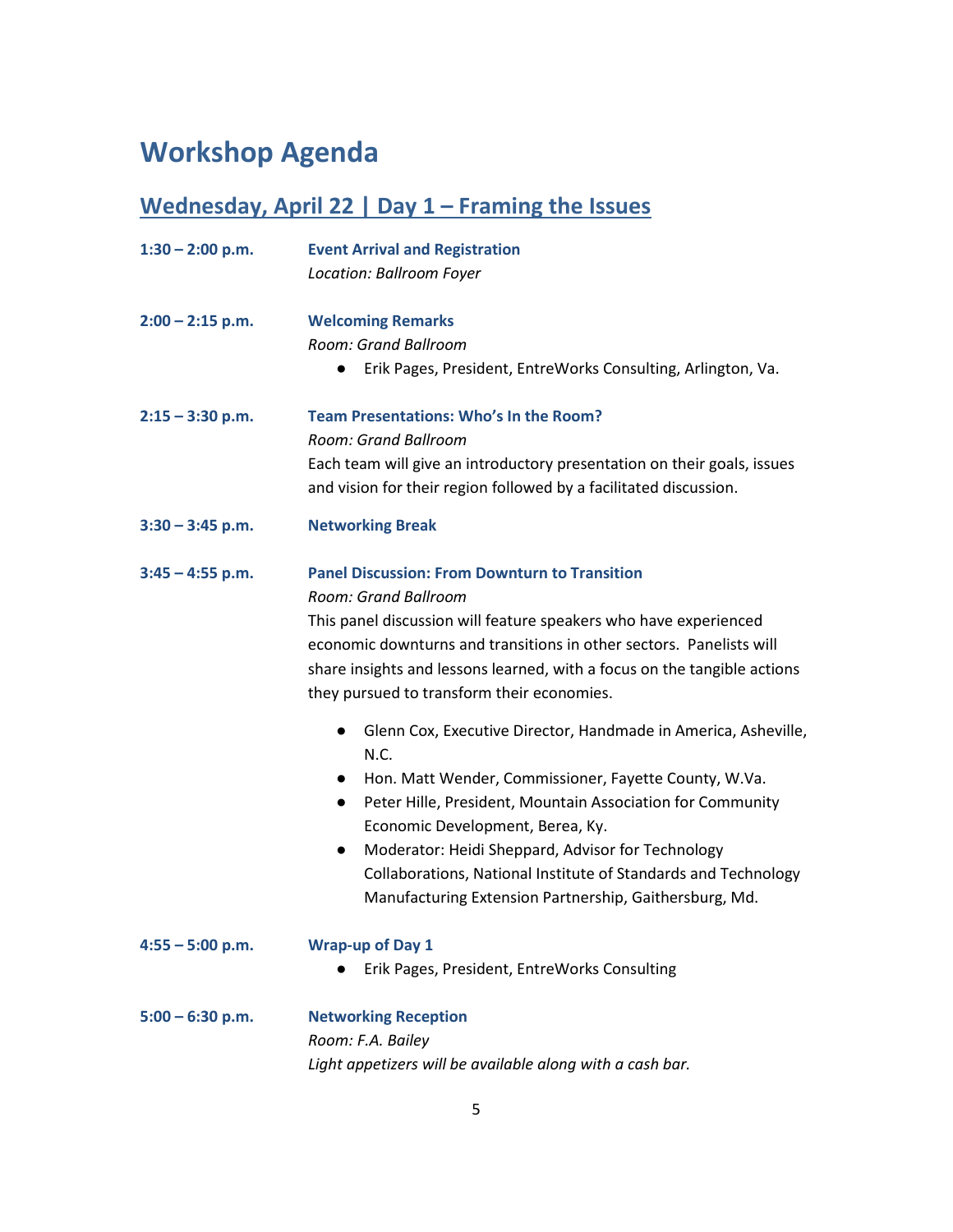## **Thursday, April 23 | Day 2 – Exploring the Solutions**

| $8:00 - 8:45$ a.m.   | <b>Networking Breakfast</b><br>Room: F.A. Bailey                                                                                                                                                                                                                                                                               |
|----------------------|--------------------------------------------------------------------------------------------------------------------------------------------------------------------------------------------------------------------------------------------------------------------------------------------------------------------------------|
| $8:45 - 9:30$ a.m.   | <b>Opening Plenary: Supporting the Transition</b><br>Room: F.A. Bailey<br>This plenary will help teams think through innovative public-private<br>partnerships and resources to assist with implementing their goals for<br>transitioning their economies.                                                                     |
|                      | Chuck Fluharty, Founder and Vice President for Policy Programs,<br>$\bullet$<br>Rural Policy Research Institute, Iowa City, Iowa                                                                                                                                                                                               |
| $9:30 - 10:30$ a.m.  | <b>Economic Diversification Strategies: Concurrent Sessions (Round 1)</b><br>Room: F.A. Bailey<br>Team members will split up to attend one of three concurrent sessions<br>in topic areas related to economic diversification strategies. A topic<br>area expert will lead each session and facilitate small group discussion. |
|                      | <b>Session 1: Health Care Industry Strategies</b><br>Room: F.A. Bailey<br>Facilitators: Duane Miller, Deputy Director, LENOWISCO Planning<br>District, Duffield, Va. & Stephen Taylor, Development Director, Kentucky<br>Highlands Investment Corporation, London, Ky.                                                         |
|                      | Session 2: Agriculture and Food Systems Development<br>Room: Salon A<br>Facilitator: Dan Neff, LDD Director, Appalachian Regional Commission,<br>Washington, D.C.                                                                                                                                                              |
|                      | <b>Session 3: Workforce Training</b><br>Room: Salon B<br>Facilitator: Scott Tate, Senior Economic Development Specialist, Virginia<br>Tech Office of Economic Development, Blacksburg, Va.                                                                                                                                     |
| $10:30 - 10:45$ a.m. | <b>Networking Break</b>                                                                                                                                                                                                                                                                                                        |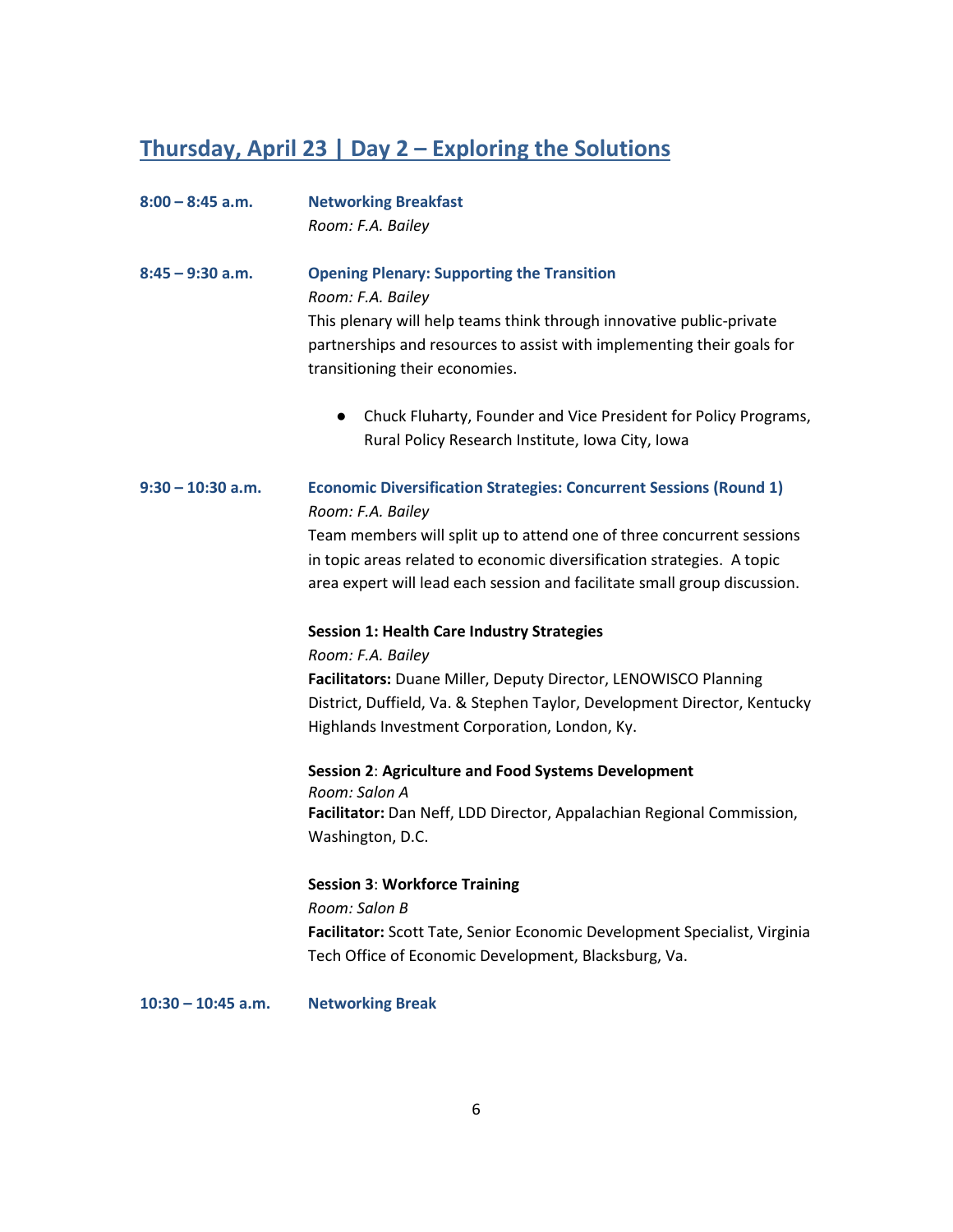| $10:45 - 12:00$ p.m. | <b>Team Exercise #1: Identifying Actions</b>                                                      |
|----------------------|---------------------------------------------------------------------------------------------------|
|                      | Teams will meet privately to brainstorm new implementation actions.                               |
|                      | Each team will have time to discuss goals for this workshop and ways to                           |
|                      | use discussions to make progress toward future successes.                                         |
| $12:00 - 1:30$ p.m.  | <b>Luncheon Keynote: Adaptive Leadership for Positive Change</b><br>Room: F.A. Bailey             |
|                      | Teams will learn about ways community leaders can focus on                                        |
|                      | community engagement, shared vision and cooperation to help foster<br>new economic opportunities. |
|                      | Kelly Ryan, President and CEO, Incourage Community                                                |
|                      | Foundation, Wisconsin Rapids, Wis.                                                                |
| $1:30 - 2:30$ p.m.   | <b>Economic Diversification Strategies: Concurrent Sessions (Round 2)</b>                         |
|                      | Team members will split up to attend one of three concurrent sessions                             |
|                      | in topic areas related to economic diversification strategies. A topic                            |
|                      | area expert will lead each session and facilitate small group discussion.                         |
|                      | <b>Session 1: Tourism and Recreation</b>                                                          |
|                      | Room: F.A. Bailey                                                                                 |
|                      | Facilitator: Todd Christensen, Executive Director, Southwest Virginia                             |
|                      | Cultural Heritage Foundation, Abingdon, Va.                                                       |
|                      | <b>Session 2: Entrepreneurship and Small Business Development</b>                                 |
|                      | Room: Salon A                                                                                     |
|                      | Facilitator: Mark White, Vice President of Research, The Council for                              |
|                      | Community and Economic Research, Arlington, Va.                                                   |
|                      | <b>Session 3: Broadband Development</b>                                                           |
|                      | Room: Salon B                                                                                     |
|                      | Facilitator: Brian Kiser, Executive Director, Commonwealth Office of                              |
|                      | Broadband Outreach and Development, Frankfort, Ky.                                                |
| 2:30 - 3:30 p.m.     | <b>Team Exercise #2: Developing Strategies</b>                                                    |
|                      | Teams will meet privately to share new ideas and develop strategies to                            |
|                      | help support their implementation actions.                                                        |
| $3:30 - 3:45$ p.m.   | <b>Networking Break</b>                                                                           |

7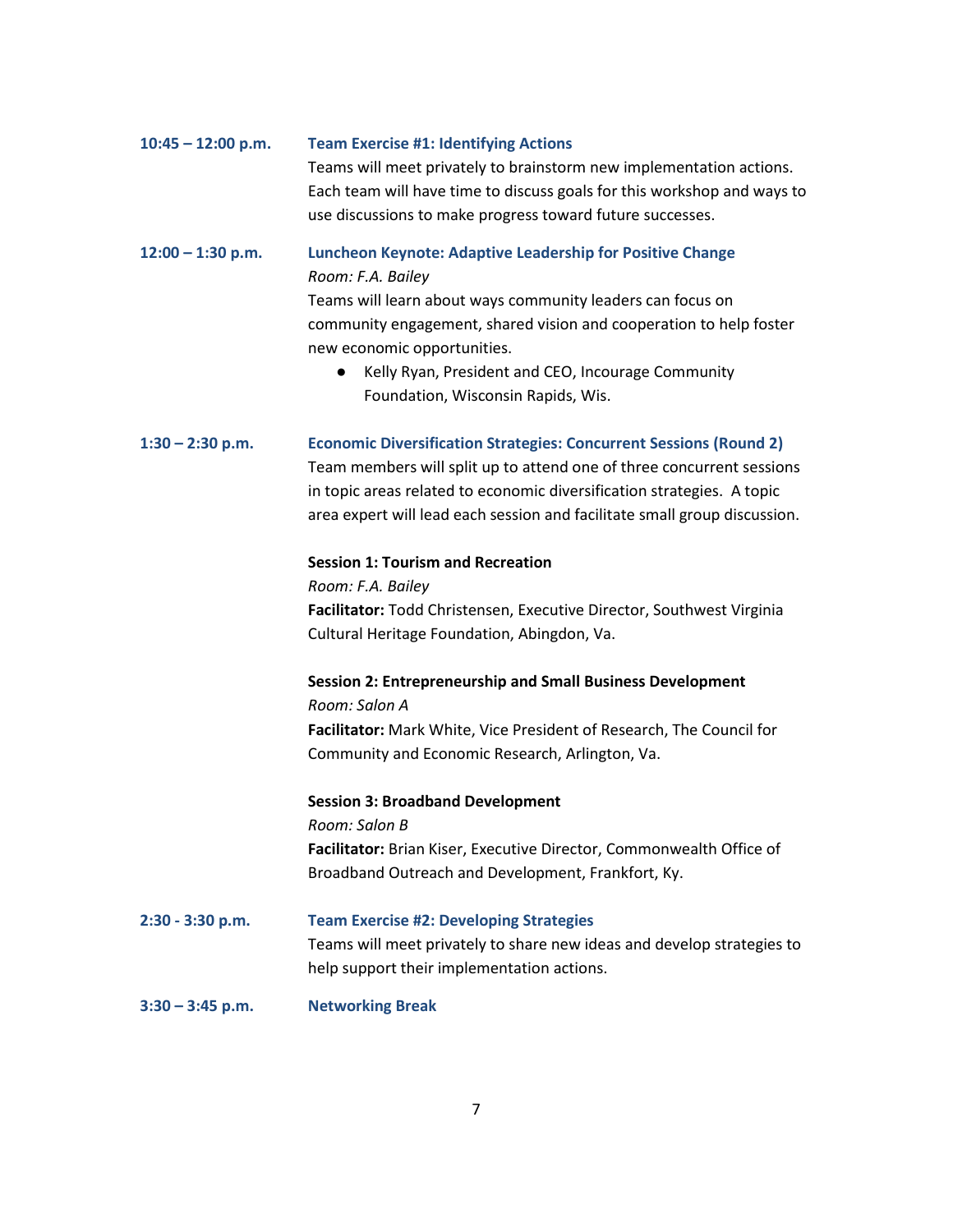| $3:45 - 4:45$ p.m. | <b>Team Lesson Reports: Tracking the Progress</b>                  |
|--------------------|--------------------------------------------------------------------|
|                    | Room: F.A. Bailey                                                  |
|                    | Each team will provide a report-out of lessons learned from Day 2. |
| $4:45 - 5:00$ p.m. | <b>Wrap-up of Day 2</b>                                            |

● Erik Pages, President, EntreWorks Consulting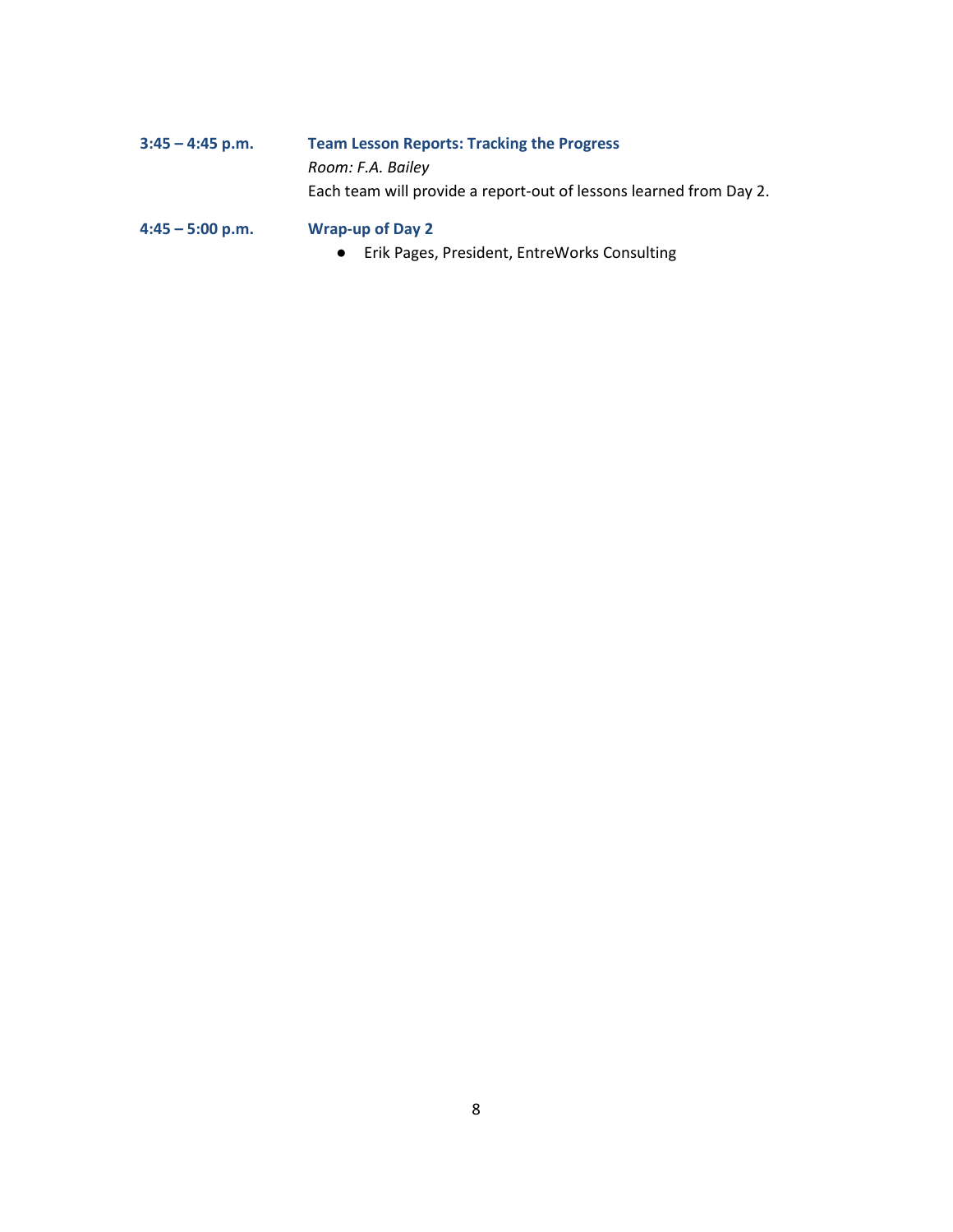### **Friday, April 24 | Day 3 – Strategy & Commitments**

## **7:30 – 8:30 a.m. Programmatic Updates Breakfast**  *Room: F.A. Bailey A buffet breakfast will be available and presentations will begin at 8:00 a.m.* **Economic Development Administration (EDA) Update**  Learn about ways that EDA, the White House and other federal agencies are partnering to assist coal-impacted communities. ● Angela Martinez, Senior Advisor & Director of Outreach, Economic Development Administration, Washington, D.C. **Shaping Our Appalachian Region (SOAR) Update**  Hear about the current plans and priorities of the SOAR initiative to foster a new dialogue about ideas, innovations, assets and opportunities in Appalachian Kentucky. ● Jared Arnett, Executive Director, Shaping our Appalachian Region, Pikeville, Ky. **8:30 – 9:30 a.m. Panel Discussion: Innovative Partnerships to Root the Transition** *Room: F.A. Bailey* This session will highlight how diverse support partners are prioritizing economic transition efforts in Appalachia. ● Gerry Roll, Executive Director, Foundation for Appalachian Kentucky, Chavies, Ky. ● Margo Miller, Executive Director, Appalachian Community Fund, Knoxville, Tenn. ● Scott Broughton, Center Director, Advantage Kentucky Alliance, Bowling Green, Ky. ● Moderator: Jared Arnett, Executive Director, Shaping Our Appalachian Region, Pikeville, Ky. **9:30 – 11:00 a.m. Team Exercise #3: Strategizing and Committing to Action**  Teams will meet privately to confirm and document short- and longterm implementable actions.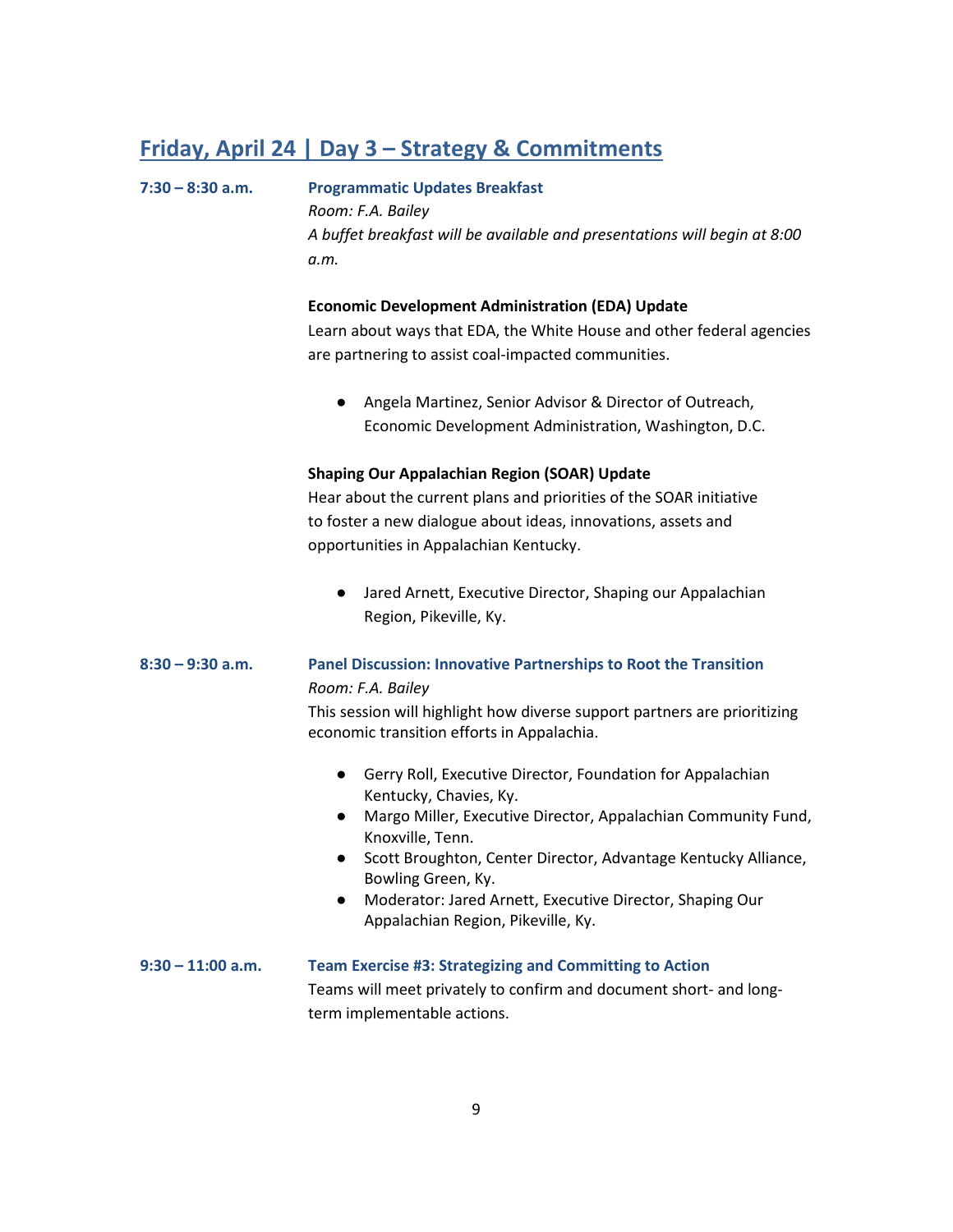| 11:00 - 11:30 a.m. | <b>Exploring Economic Diversification Data Tools</b><br>Room: F.A. Bailey |
|--------------------|---------------------------------------------------------------------------|
|                    | This session will highlight data and tools that teams can use to support, |
|                    | visualize and communicate economic diversification strategies.            |
|                    | Brian Kelsey, Economic Development Consultant, National                   |
|                    | Association of Development Organizations, Washington, D.C.                |
| 11:30 - 12:15 p.m. | <b>Team Reports - Round 1</b>                                             |
|                    | Room: F.A. Bailey                                                         |
|                    | Four teams will overview their implementable actions followed by a        |
|                    | facilitated discussion of major themes and takeaways.                     |
| 12:15 - 12:30 p.m. | <b>Break and Pick Up Lunch</b>                                            |
|                    | Boxed lunches will be available.                                          |
| 12:30 - 1:15 p.m.  | <b>Team Reports - Round 2</b>                                             |
|                    | Room: F.A. Bailey                                                         |
|                    | Over lunch, three teams will overview their implementable actions         |
|                    | followed by a facilitated discussion of major themes and takeaways.       |
| $1:15 - 1:30$ p.m. | <b>Final Lessons and Next Steps</b>                                       |
|                    | Erik Pages, President, EntreWorks Consulting                              |
| 1:30 p.m.          | <b>Workshop Adjourns</b>                                                  |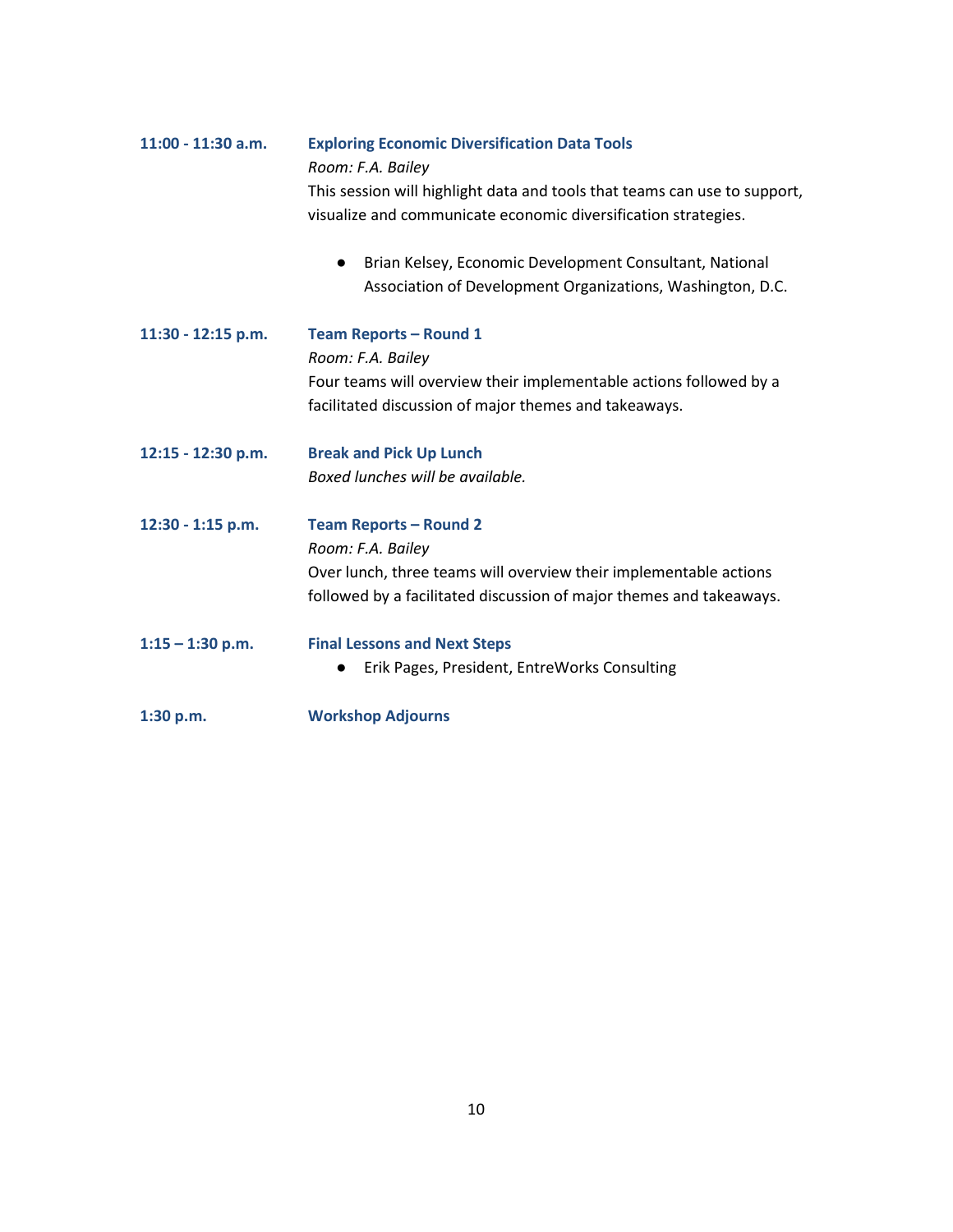### **Event Participants**

**Jared Arnett** 

Executive Director Shaping Our Appalachian Region (SOAR) Kentucky [jared@soar-ky.org](mailto:jared@soar-ky.org) 606-766-1160

**Ray Beck** 

City of Craig Mayor Craig City Council Colorado [rdlegal@bresnan.net](mailto:rdlegal@bresnan.net) 970-824-4994

**Regina Becknell** 

Project Specialist Mountain Association for Community Economic Development Kentucky [rbecknell@maced.org](mailto:rbecknell@maced.org) 606-356-3101

**Shannon Blevins** Director of Economic Development The University of Virginia's College at Wise Virginia [sblevins@uvawise.edu](mailto:sblevins@uvawise.edu) 276-328-0162

**Scott Broughton**  Center Director Advantage Kentucky Alliance Kentucky [scott.broughton@wku.edu](mailto:scott.broughton@wku.edu) 814-505-3786

**Bob Brown**  Project Manager Reconnecting McDowell West Virginia [bbrown@aft.org](mailto:bbrown@aft.org) 304-541-2110

**Lora Bryant**  Community Development Planner FIVCO Area Development District Kentucky [lora@fivco.org](mailto:lora@fivco.org) 606-929-1366

**Melinda Burchett**  Chief Operations Officer American Health Management Kentucky [mburchett@forhorizon.com](mailto:mburchett@forhorizon.com) 606-305-3028

**Bobby Cassell**  Former owner of small business service for coal operations Virginia [bobbycassell@comcast.net](mailto:bobbycassell@comcast.net) 276-275-0540

**Todd Christensen**  Executive Director Southwest Virginia Cultural Heritage Foundation Virginia Department of Housing and Community Development Virginia [todd.christensen@dhcd.virginia.gov](mailto:todd.christensen@dhcd.virginia.gov) 276-274-7774

**Larry Combs**  Director of Technology and Business Services The Center for Rural Development Kentucky [lrcombs@centertech.com](mailto:lrcombs@centertech.com) 606-677-6000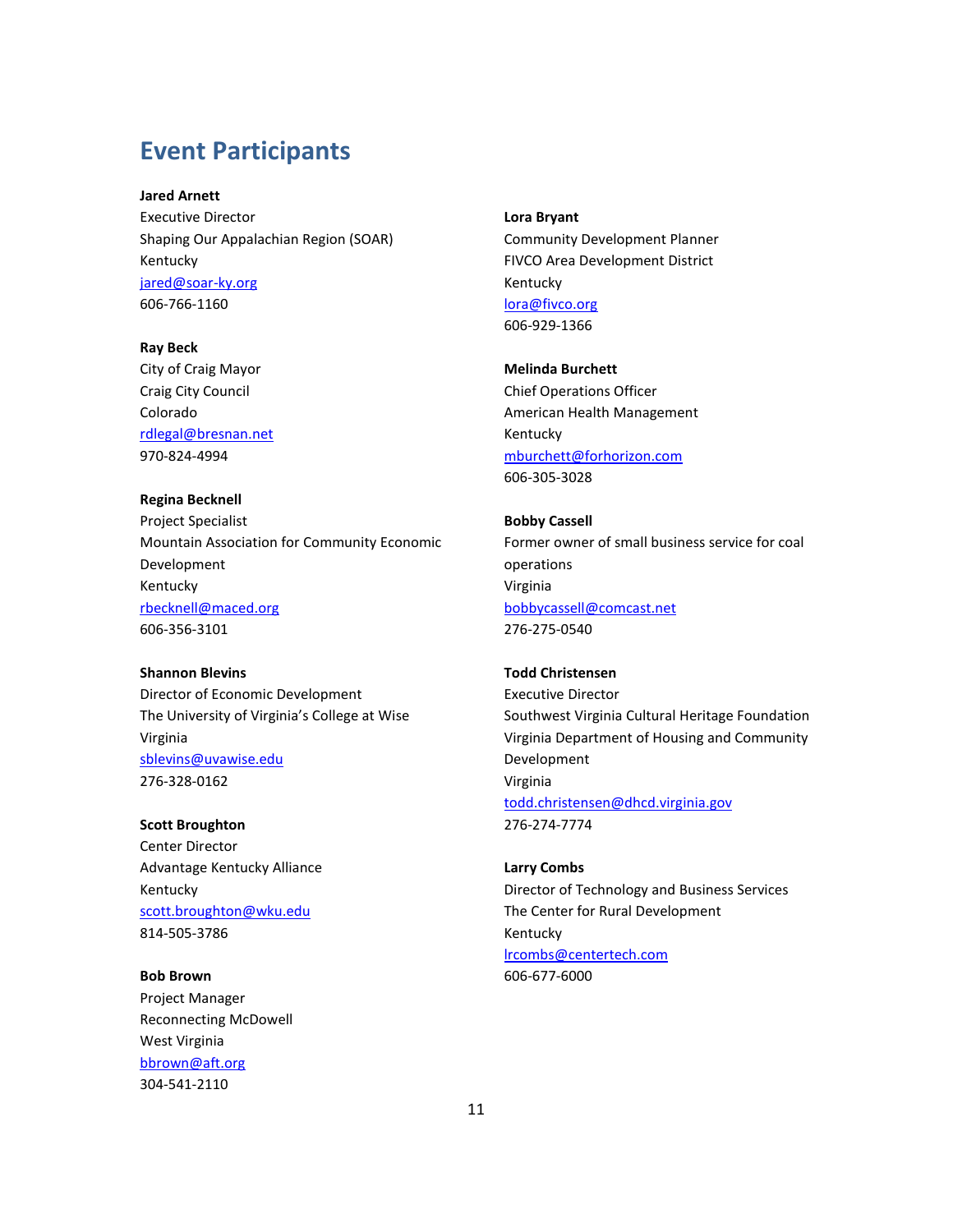**Michael Cornett**  Director of Agency Expansion and Public Relations Eastern Kentucky Concentrated Employment Program, Inc. Kentucky [mcornett@ekcep.org](mailto:mcornett@ekcep.org) 606-438-9938

**Glenn Cox** Executive Director HandMade in America North Carolina [glenncox@handmadeinamerica.org](mailto:glenncox@handmadeinamerica.org) 828-442-1556

**Sandi Curd**  Promise Zone Coordinator Kentucky Highlands Investment Corporation Kentucky [s.curd@khic.com](mailto:s.curd@khic.com) 606-524-7785

**Brent Curtice**  Superintendent Moffat County School District Colorado [brent.curtice@moffatsd.org](mailto:brent.curtice@moffatsd.org) 970-826-6262

**Chuck Fluharty**  President and CEO Rural Policy Research Institute Iowa [cfluharty@rupri.org](mailto:cfluharty@rupri.org) 319-384-3825

**Russell George**  President Colorado Northwestern Community College Colorado [russell.george@cncc.edu](mailto:russell.george@cncc.edu) 970-948-4925

**Tim Gibbs**  President and CEO Ashland Alliance Kentucky [tim@ashlandalliance.com](mailto:tim@ashlandalliance.com) 606-324-5111

**Stephen Greiner**  President and CEO Hazard Community and Technical College Kentucky [steve.greiner@kctcs.edu](mailto:steve.greiner@kctcs.edu) 606-487-3100

**Ronald Hart**  Chief Operating Officer The Center for Rural Development Kentucky [rhart@centertech.com](mailto:rhart@centertech.com) 606-487-7470

**Peter Hille**  President Mountain Association for Community Economic Development Kentucky [peter@maced.org](mailto:peter@maced.org) 859-986-2373

**Dennis Jarvis**  Director of Career Tech Education McDowell County Schools West Virginia [dljarvis@k12.wv.us](mailto:dljarvis@k12.wv.us) 304-436-3488

**Jeff Johnson**  Community Development Director Region I Planning and Development Council West Virginia [jeffjohnson@regiononepdc.org](mailto:jeffjohnson@regiononepdc.org) 304-431-7225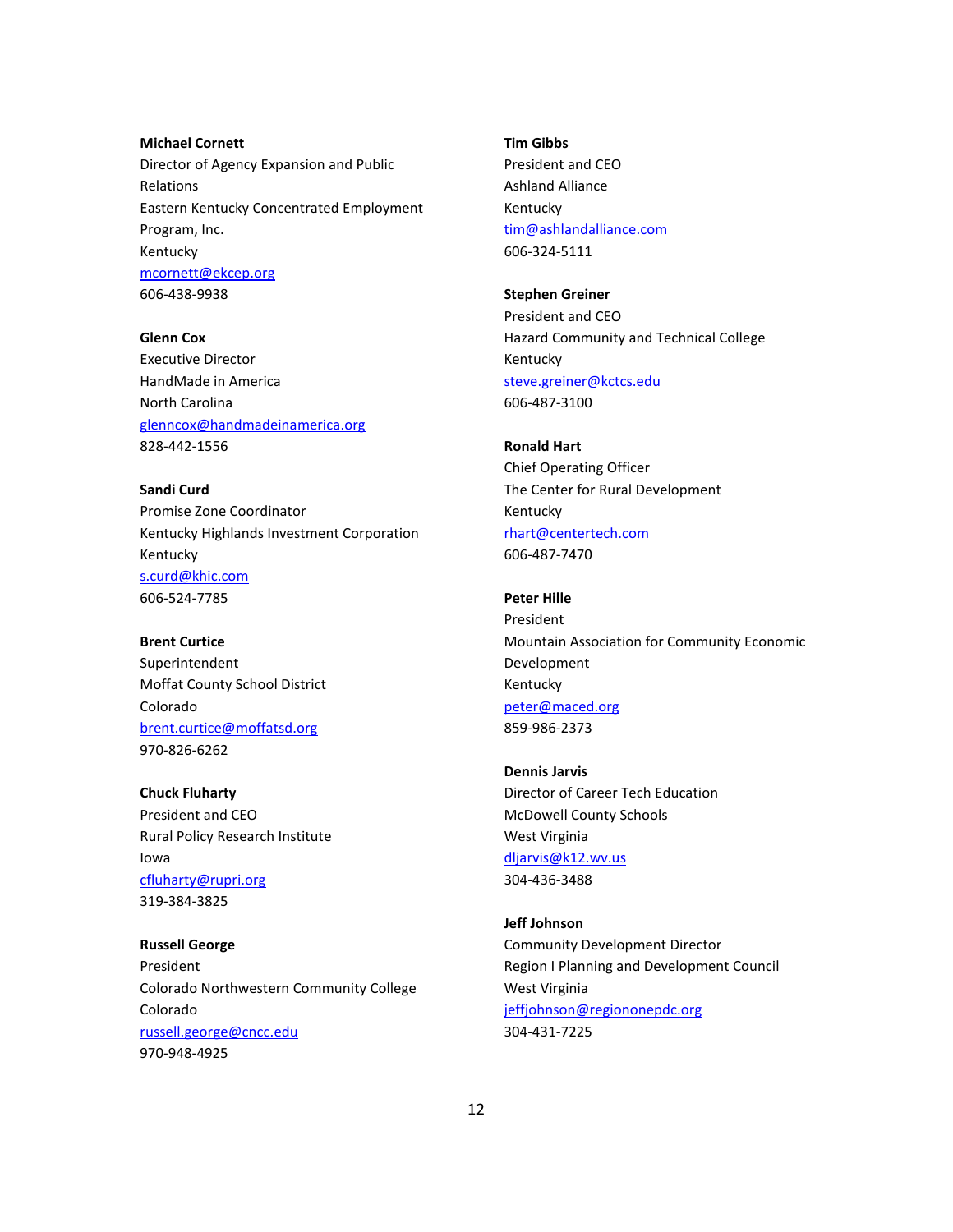#### **Brian Kelsey**

Economic Development Consultant National Association of Development Organizations (NADO) Texas [brian@civicanalytics.com](mailto:brian@civicanalytics.com) 866-512-3835

**Brian Kiser** 

Executive Director Commonwealth Office of Broadband Outreach and Development Kentucky 502-545-2828

### **Hon. Gordon Lambert**  County Commissioner McDowell County West Virginia [wimmerjen@hotmail.com](mailto:wimmerjen@hotmail.com) 304-436-8548

**Kris Mallory** 

Project Coordinator Reconnecting McDowell West Virginia [kmallory@aftwv.org](mailto:kmallory@aftwv.org) 304-419-1645

**Jeffrey Marshall**  Executive Director Morehead State University Center for Regional Engagement Kentucky [j.marshall@moreheadstate.edu](mailto:j.marshall@moreheadstate.edu) 606-783-9388

**Angela Martinez** Senior Advisor & Director of Outreach U.S. Economic Development Administration Washington D.C. [AMartinez@eda.gov](mailto:AMartinez@eda.gov) 202-482-5892

#### **Hon. Harold McBride**

County Commissioner McDowell County West Virginia [wimmerjen@hotmail.com](mailto:wimmerjen@hotmail.com) 304-436-8548

**Duane Miller** 

Deputy Director LENOWISCO Planning District Commission Virginia [dmiller@lenowisco.org](mailto:dmiller@lenowisco.org) 276-431-2206

**Margo Miller**  Executive Director Appalachian Community Fund Tennessee [margo@appalachiancommunityfund.org](mailto:margo@appalachiancommunityfund.org) 865-523-5783

**Mike Miller**  Executive Director Kentucky River Area Development District Kentucky [mike@kradd.org](mailto:mike@kradd.org) 606-568-6503

**Hon. Frank Moe**  County Commissioner Moffat County Colorado [fmoe@moffatcounty.net](mailto:fmoe@moffatcounty.net) 970-756-7109

**Clif Moore**  County Manager McDowell County West Virginia [wimmerjen@hotmail.com](mailto:wimmerjen@hotmail.com) 304-436-8548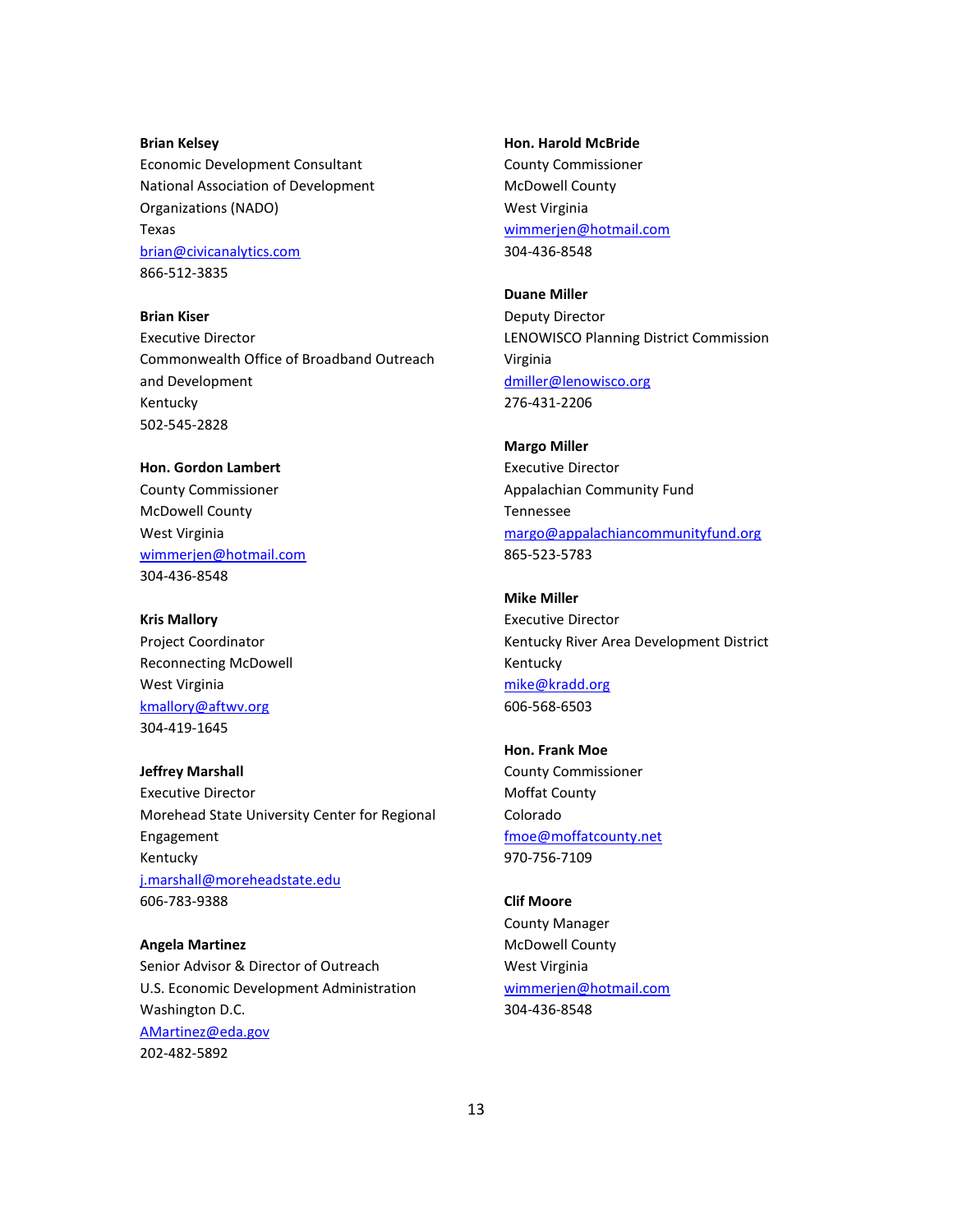#### **Hon. Dan Mosley**

County Judge Executive Harlan County Kentucky [danmosley@harlanonline.net](mailto:danmosley@harlanonline.net) 606-573-2600

#### **Martin Meyers**

President and CEO Ignite/Orange Leaf Kentucky [marty@orangeleafky.com](mailto:marty@orangeleafky.com) 606-471-5450

#### **Dan Neff**

Director of Local Development District Program Appalachian Regional Commission (ARC) West Virginia [dneff@arc.gov](mailto:dneff@arc.gov) 202-884-7707

**Hon. John Osbourne**  County Judge Executive Lawrence County Kentucky [josborne@lycomoline.com](mailto:josborne@lycomoline.com) 606-638-4102

**Jay Oxley**  Board Chairman Craig/Moffat Economic Development Partnership Colorado [jaytlc@bresnan.net](mailto:jaytlc@bresnan.net) 970-824-5886

**Mike Patrick**  Executive Director Cumberland Valley Area Development District Kentucky [mpatrick@cvadd.org](mailto:mpatrick@cvadd.org) 606-894-7391

#### **Hon. Cecil Patterson**

County Commissioner McDowell County West Virginia [wimmerjen@hotmail.com](mailto:wimmerjen@hotmail.com) 304-436-8548

#### **Sam Petsonk**

Project Coordinator Strong Mountain Communities West Virginia [sam@msjlaw.org](mailto:sam@msjlaw.org) 304-837-6121

#### **Chuck Riedhammer**

Executive Director Spearhead Trails Virginia [Director@SpearheadTrails.com](mailto:Director@SpearheadTrails.com) 276-525-5610

### **Gerry Roll**

Executive Director Foundation for Appalachian Kentucky Kentucky [gerry@appalachianky.org](mailto:gerry@appalachianky.org) 606-439-1357

### **John Rossfeld**  CEO The Memorial Hospital at Craig Colorado [john.rossfeld@tmhcraig.org](mailto:john.rossfeld@tmhcraig.org) 970-826-3105

**Kelly Ryan**  President and CEO Incourage Community Foundation Wisconsin [kryan@incouragecf.org](mailto:kryan@incouragecf.org) 715-570-1213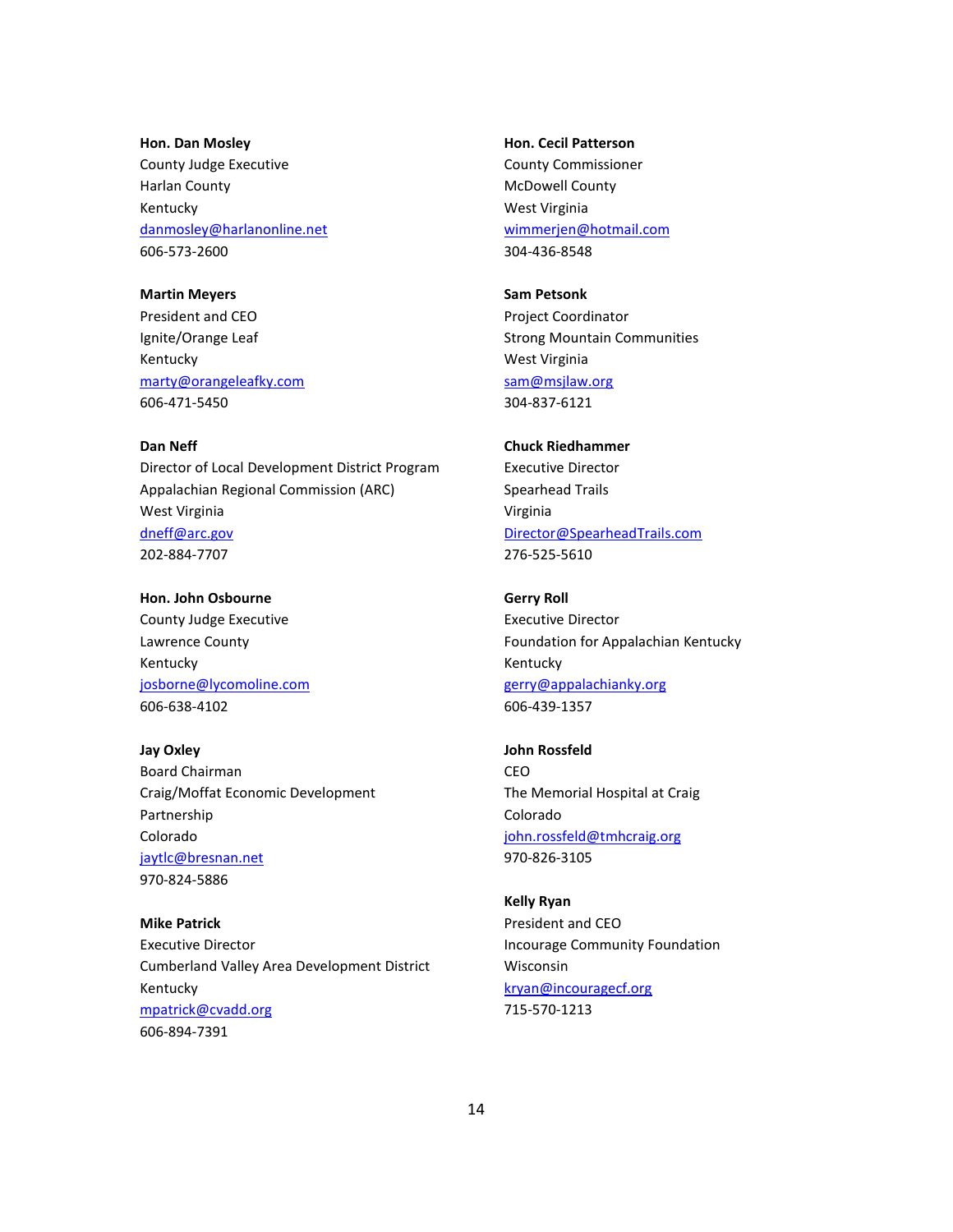#### **Heidi Sheppard**

Advisor for Technology Collaborations National Institute of Standards and Technology Manufacturing Extension Partnership Maryland [heidi.sheppard@nist.gov](mailto:heidi.sheppard@nist.gov) 301-975-6975

**Hon. Ronnie Shortt**  County Supervisor Wise County Virginia [rls6k@uvawise.edu](mailto:rls6k@uvawise.edu) 276-219-7283

**Dan Stone**  CEO Hazard ARH Medical Center Kentucky [dstone@arh.org](mailto:dstone@arh.org) 606-487-7401

**Scott Tate** Senior Economic Development Specialist Virginia Tech Virginia [atate1@vt.edu](mailto:atate1@vt.edu) 540-315-2062

**Stephen Taylor**  Development Director Kentucky Highlands Investment Corporation Kentucky [staylor@khic.org](mailto:staylor@khic.org) 606-864-5175

**Denise Thomas**  Community and Economic Development Associate Big Sandy Area Development District Kentucky [denise.thomas@bigsandy.org](mailto:denise.thomas@bigsandy.org) 606-886-2374

#### **Catrina Vargo**

Economic Development Coordinator Lawrence County Fiscal Court Kentucky [cvargo66@gmail.com](mailto:cvargo66@gmail.com) 606-638-4102

#### **Hon. Matt Wender**

County Commissioner Fayette County Virginia [mwender@cwv.net](mailto:mwender@cwv.net) 304-573-5980

#### **Mark White**

Vice President of Research Council for Community and Economic Research (C2ER) Virginia [mwhite@crec.net](mailto:mwhite@crec.net) 703-522-4980 ext. 1015

**Joyce Wilcox**  Industry Liaison Eastern Kentucky Concentrated Employment Program, Inc. Kentucky [jewilcox60@ekcep.org](mailto:jewilcox60@ekcep.org) 606-339-0246

**Hon. Mike Wilson**  County Deputy Judge Magoffin County Kentucky [mike.wilson454@gmail.com](mailto:mike.wilson454@gmail.com) 606-496-6172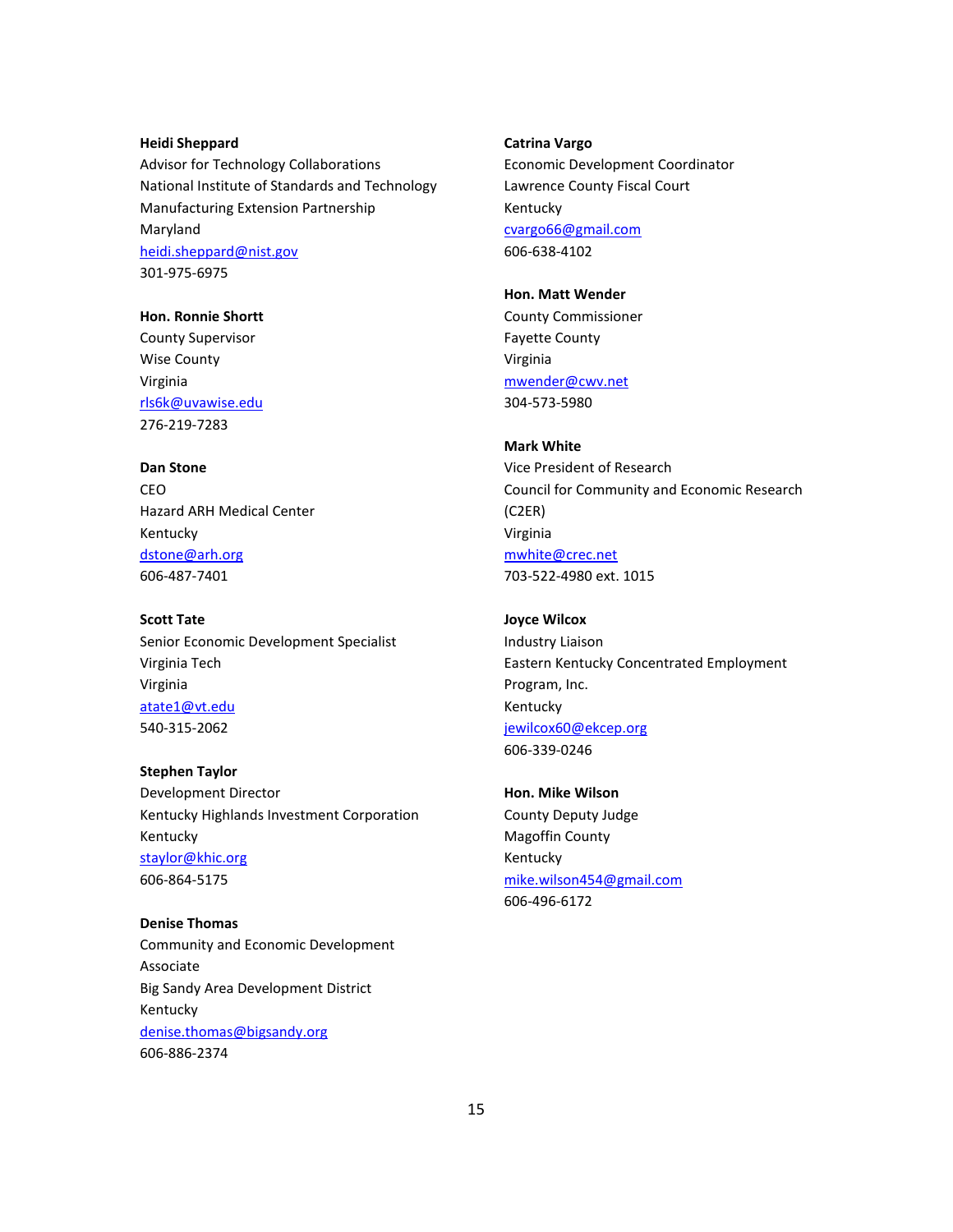## **STAFF**

**Jen Horton** Program Manager National Association of Counties (NACo) Washington D.C. [jhorton@naco.org](mailto:jhorton@naco.org) 202-942-4274

#### **Megan McConville**

Program Manager National Association of Development Organizations (NADO) Research Foundation Washington D.C. [mmconville@nado.org](mailto:mmconville@nado.org) 202-624-7843

#### **Kathy Nothstine**

Program Director National Association of Counties (NACo) Washington D.C. [knothstine@naco.org](mailto:knothstine@naco.org) 202-714-8245

#### **Erik Pages**

President EntreWorks Consulting Virginia [epages@entreworks.net](mailto:epages@entreworks.net) 703-237-2506